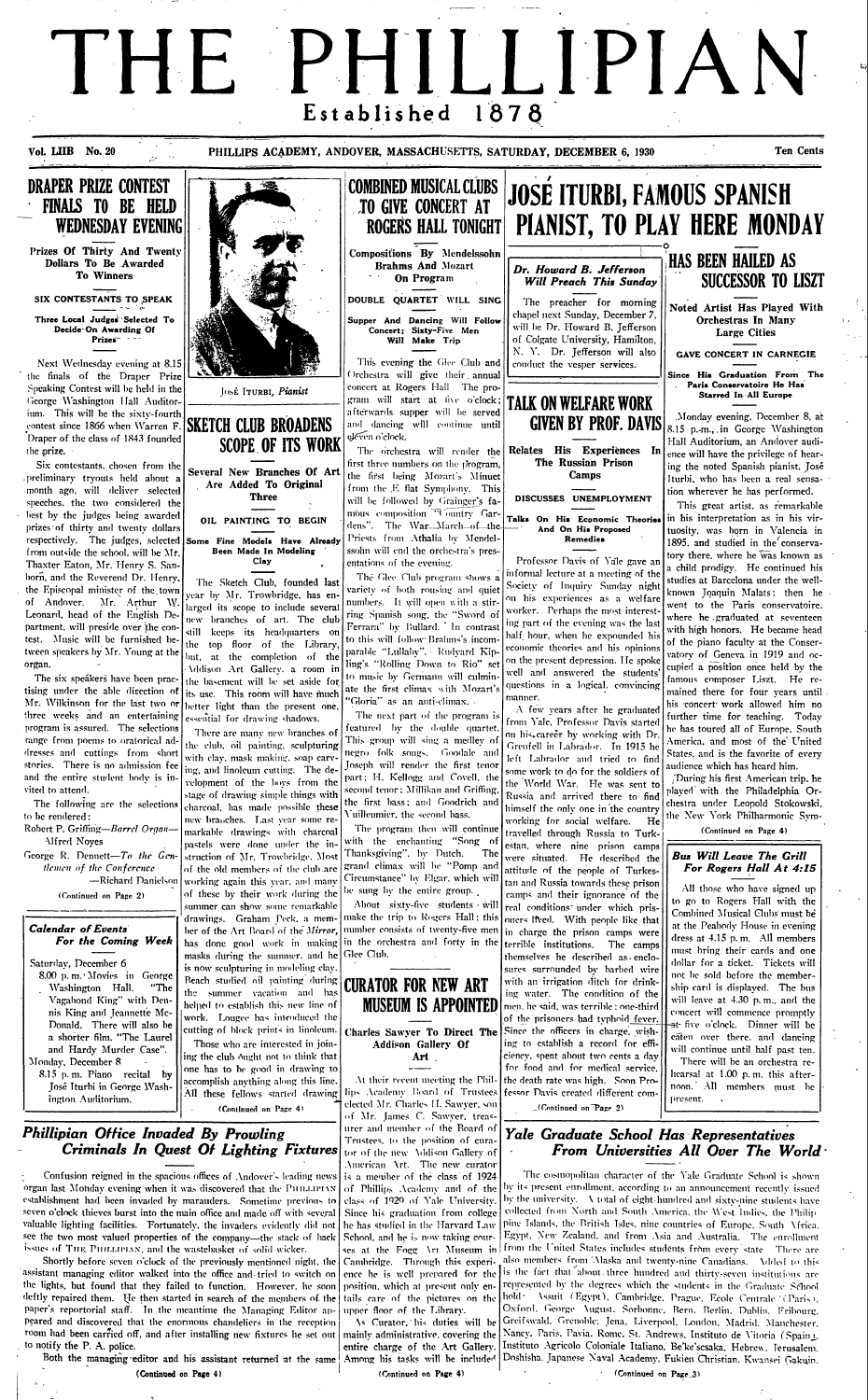| THE PHILLIPIAN<br>Established 1878                                                                                                                                                                                                                                                            | াটামে এঁ                                                                                               | tofore has seemed the most desirous<br>of anybody of being photographed<br>twice, and the buns, which due to<br>the long wait, must have become                                                                                                                                  | IN OUR CASH SALE<br>\$12.50<br><b>ENGLISH</b>                               |
|-----------------------------------------------------------------------------------------------------------------------------------------------------------------------------------------------------------------------------------------------------------------------------------------------|--------------------------------------------------------------------------------------------------------|----------------------------------------------------------------------------------------------------------------------------------------------------------------------------------------------------------------------------------------------------------------------------------|-----------------------------------------------------------------------------|
| <i>Editor-in-Chief, LEE PEROT HOWARD</i> $\rightarrow$                                                                                                                                                                                                                                        |                                                                                                        | petrified.                                                                                                                                                                                                                                                                       |                                                                             |
| <b>Business</b> Manager<br><b>Managing Editor</b><br>KING HOWARD<br><b>JAMES PHILLIPS LARDNER</b><br><b>Circulation Manager</b><br>Assignment Editor                                                                                                                                          | Skating has come with these cold<br>days; Rabbits Pond no longer be-                                   | One student certainly wants<br>longs to the, rabbits, and the need speed. He plans after his last exam                                                                                                                                                                           | <b>SHOES</b><br>\$10.35                                                     |
| FRANK PLATT<br>ARTHUR MURRAY PRESTON<br>Assistant Managing Editor, INMAN SPITZER, JR.                                                                                                                                                                                                         | for a new hockey rink is becoming<br>more and more apparent.                                           | to leave the North Andover Air-<br>port by plane to get to Springfield                                                                                                                                                                                                           |                                                                             |
| In Passing Editor, GLADWIN A. HILL<br>Alumni Editor, JOHN M. PRESION<br><b>Associate Editors</b>                                                                                                                                                                                              |                                                                                                        | in less than an hour so that he can<br>catch a western express. Wouldn't                                                                                                                                                                                                         | Hand-Lasted by John Winter of<br>Scotland                                   |
| L. T. WING, '31<br>J. D. HEGEMAN, '31<br>J. B. ELLIOTT, '31<br>R. D. CASE, '32<br>R. J. GOODRICH, '31<br>J. C. Fuess. '31<br>C. S. WOOLSEA, '32<br>H. Townksn, '31<br>H. P. BRIGHTWEIL, JR., 31<br>R. T. CLOUGH, '32<br>W. K. Dopp, '31<br>S. G. WOLF, JR., $31 -$<br>R. P. GRIFFING, JR., 31 | We heard of one student who<br>went in swimming outdoors last<br>Wednesday.                            | it be too bad if she was on another<br>section of the train?                                                                                                                                                                                                                     | <b>THEANDOVER/HOP</b><br><b>LANGROCK</b><br>127 MAIN STREET, ANDOVER, MASS. |
| Assistant Business Manager, JOHN F. TAYLOR                                                                                                                                                                                                                                                    |                                                                                                        |                                                                                                                                                                                                                                                                                  |                                                                             |
| <b>Business Board</b><br><b>W. H. PAINE, '32</b><br>W. E. KEENEY, '32<br>R. H. Com. JE. '31<br>G. Mook, '33<br>A. SOITLTZ, JR., 32 + +<br>$^4$ R, E, GNADE, $31$<br>W. Boyn. Jn., '32                                                                                                         |                                                                                                        | The efficiency of the "beanery" is   Strangely enough, there has been<br>amazing. We heard the other day as yet comparatively little dissatis-<br>of a head waiter in one of the faction expressed over the exam<br>dining rooms who got his hand schedule. Everyone seems to be | <b>Draper Prize Contest</b><br><b>Finals To Be Held</b>                     |
| Published every Wednesday and Saturday during the school year.                                                                                                                                                                                                                                | haste to close it on time.                                                                             | caught in the door, so great was his able to catch by seconds the train<br>which will enable him to make con-                                                                                                                                                                    | <b>Wednesday Evening</b><br>(Continued from Page 1)                         |
| New Hampshire Moves                                                                                                                                                                                                                                                                           |                                                                                                        | nections and arrive home on the<br>The publication of <i>Daniel Webs-</i> milk train at 4 a.m., which, after                                                                                                                                                                     | Stuart G. Wolf-Cuttings from                                                |
|                                                                                                                                                                                                                                                                                               |                                                                                                        | ter has aroused much comment all, is the ultimate goal for a happy                                                                                                                                                                                                               | Happiness                                                                   |
| Exeter is, apparently, to be the first American preparatory school                                                                                                                                                                                                                            | about the pronunciation of Dr. beginning of the vacation.                                              |                                                                                                                                                                                                                                                                                  | -Guy de Maupassant<br>Sidney E. Sweet--Cuttings from                        |
| to institute an order of education which draws its inspiration and its<br>fundamental features from the English intorial system. At present,<br>sall Exeter is rather stirred up over the prospect of it. We were up                                                                          | Fuess's name. It is spelled like<br>"guess" and hence should be pro-<br>nounced "Fess", but as yet Dr. | <b>JAPANESE AMBASSADOR</b>                                                                                                                                                                                                                                                       | Fall of the House of Usher<br>-Edgar Allen Poe                              |
| there a couple of weeks ago, and, at that time, even those residents of                                                                                                                                                                                                                       | Fuess is not a senator, so that's out                                                                  | TALKS ON CIVILIZATION                                                                                                                                                                                                                                                            | Norman L. Cahners-The Master-                                               |
| the town most remotely connected with the school could talk of nothing<br>else. Exeter is decidedly proud of her latest child.                                                                                                                                                                | of the question: VChicago student                                                                      |                                                                                                                                                                                                                                                                                  | ful Man of the Ages-Abraham                                                 |
| As the idea has gained attention and notoriety, the acclaim of it                                                                                                                                                                                                                             | ess". A New York paper says it                                                                         | says that out there they call it "Few- Says That Japan Is Mixture<br>Of Both The East And                                                                                                                                                                                        | Lincoln<br>$-Robison$<br>Richard E. Gnade-Lapanto                           |
| has, in like measure, increased, everyone seems to feel that this is just                                                                                                                                                                                                                     | should be pronounced "Fees", to                                                                        | The West                                                                                                                                                                                                                                                                         | -Gilbert K. Chesterton                                                      |
| what we have needed in our secondary school system all along. No<br>one has seemed to realize all the possibilities of its being a tragic fail-                                                                                                                                               | rhyme with "freeze". Dr. Fuess                                                                         | In a recent lecture delivered by                                                                                                                                                                                                                                                 |                                                                             |
| ure.                                                                                                                                                                                                                                                                                          | says it should be pronounced to<br>thyme with "geese". He ought to                                     | His Excellency Katsuji Debuchi,                                                                                                                                                                                                                                                  | Talk On Welfare Work                                                        |
| Unquestionably some such move is logical; unquestionably some                                                                                                                                                                                                                                 | know                                                                                                   | Japanese Ambassador to Washing-                                                                                                                                                                                                                                                  | Given By Prof. Davis                                                        |
| such plan must in the end be adopted in America: but we shall take<br>a great-chance if we try to transfer unchanged a system which has been                                                                                                                                                  | The following poem published in                                                                        | ton, many interesting facts about                                                                                                                                                                                                                                                | (Continued from Page 1)                                                     |
| successful in England and expect it to flourish here. Fortunately or                                                                                                                                                                                                                          | the New York Herald Tribune ex-                                                                        | his native land, its customs, and the mittees for the education of prison-                                                                                                                                                                                                       |                                                                             |
| not the material with which the American educator is compelled to                                                                                                                                                                                                                             | presses the situation very well:<br>FUESS, PLEASE!                                                     | transitions taking place there were ers, and a library was estab-                                                                                                                                                                                                                |                                                                             |
| work is, in some respects, dissimilar to that found abread, and for that                                                                                                                                                                                                                      | He'll exclaim, "Oh, what's the use!"                                                                   | revealed. He summed up his whole   lished   A board of health was also                                                                                                                                                                                                           |                                                                             |
| difference allowance must) be made<br>The same thing is true in other fields; for instance, a botanist would                                                                                                                                                                                  | When he hears you"utter "Fuess"                                                                        | talk when he remarked, "Our ob-                                                                                                                                                                                                                                                  | started. Before he left, the death                                          |
| never dare transplant a shrub or a flower without taking careful note                                                                                                                                                                                                                         | And he'll like it even less i                                                                          | ject in Japan is the development of                                                                                                                                                                                                                                              | rate had decreased a great deal, and                                        |
| of any change in temperature or soil. Indeed, the educator who feels                                                                                                                                                                                                                          | If you say it's Mr. Fuess.<br>If you want to hear him cuss                                             | a system which blends harmonious-<br>Iv the civilizations of the Occident                                                                                                                                                                                                        | all sorts of organizations were un-                                         |
| alile to blithely disregard all the unlikenesses in the makeuport the Am<br>erican and the English school-boy is liable to run into a hopeless smag                                                                                                                                           | Just be sure to call him Fuess.                                                                        | and the Orient."                                                                                                                                                                                                                                                                 | der way among the prisoners. He                                             |
| We feel that the tutorial system will if wisely applied be a boon to                                                                                                                                                                                                                          | All his wonted calm he'll lose                                                                         | "China was for many centuries                                                                                                                                                                                                                                                    | also did much work of the same                                              |
| our educational system; if not, it will be a sad failure                                                                                                                                                                                                                                      | If perchance you imurmur. "Fuess".<br>But he'll thank you on his knees                                 | the fountainhead of our civiliza-                                                                                                                                                                                                                                                | type in other prison camps. He<br>next decided to help the Russian          |
| In the first place, if we are to have a tutorial system, we must                                                                                                                                                                                                                              | 1f, first crack, you chortle "Fuess!"                                                                  | tion," he went on to say, "until                                                                                                                                                                                                                                                 | soldiers, who were so poorly treated                                        |
| have all the trappings with it. Turkey is no good without the gible:<br>gravy and the cranberries. The first trapping is Sir John Tutor. Say                                                                                                                                                  |                                                                                                        | Spanish and Portuguese traders got                                                                                                                                                                                                                                               | that their salary was only 25 cents                                         |
| the proponents of the plan, "How simple it will all be. We shall have                                                                                                                                                                                                                         |                                                                                                        | Nuother queer $P/\Delta$ address: [as far east in their business as Ja-                                                                                                                                                                                                          | a month. He was not allowed by                                              |
| very small classes; the students will eat-in their houses, and the tutors from a recent letter from France).                                                                                                                                                                                  |                                                                                                        | pan Unfortunately, however, their                                                                                                                                                                                                                                                | the Czar regime, however, to help                                           |
| will "smoke" at the boys and discuss things with them instead of teach-<br>ing them." Exactly and just how will the newly-made tutors go about                                                                                                                                                | "Le librarian of the Library of<br>Fhillips Academy, Brechire Hall,                                    | activities led the Tokugawa Sho-                                                                                                                                                                                                                                                 | the common soldiers, but was told                                           |
| this "smoking" process? It will be a near genus who, after ten or                                                                                                                                                                                                                             | Andower (Mass.), U.S. A."                                                                              | gunate to adopt a sweeping policy                                                                                                                                                                                                                                                | to help the officers if he wished to                                        |
| fifteen years of teaching school, is suddenly able to turn about and tall-                                                                                                                                                                                                                    |                                                                                                        | of inclusion, keeping all Japanese in                                                                                                                                                                                                                                            | really do something. Since his re-                                          |
| it. Will the tutors be required to forget the mark book, forget that                                                                                                                                                                                                                          | The New Yorker reports the fol-                                                                        | their country, and exclusion, keep-                                                                                                                                                                                                                                              | turn to America he has had many                                             |
| there ever was such a thing as sixty percent, and glide merrily along [lowing conversation between (ob- ing others out. This rigid policy<br>with their advanced pupils? We hope so; but we think not. And that $\{x\}$ (wo ladies:                                                           |                                                                                                        | was practised for 200 years, during                                                                                                                                                                                                                                              | experiences with the unemployed.                                            |
|                                                                                                                                                                                                                                                                                               |                                                                                                        |                                                                                                                                                                                                                                                                                  |                                                                             |

is the first difficulty : to make our teachers, tutors. Some of them could "Really, there are only two do it, perhaps, but it is too great a stunt to expect of the majority. The second obstacle is the student himself. Will he welcome a

change which will make it necessary for him to recite once a day in every subject, or will there not be any recitations, just discussions? Finally, can you get him to stand still and live in the same house and

schools for boys in America, Groton, and St. George's." "Yes, although I suppose if a boy

is going out in the world to meet

was practised for 200 years, during he has often dressed himself in old which time Japan was completely cut off from the rest of the world.

"The advent of Commodore Perry in Japan in 1853 opened a all kinds, he might go to Hotch- new era in the development of her cultural life. It thing open Japan's doors to foreign intercourse, and from that time all the advanced and progressive nations of the Occident have contributed more or less toward the civilization of new Japan. for she was eager to learn from them all. But the United States, being the first pioneer in the new field exercised a greater and more extensive influence than the rest. And since Commodore Perry fostered the signing of a treaty of unity in 1854, Japanese-American relations have been uninterrupted to this day. HAS IMITATED U. S. CUSTOMS "One example of where my country has imitated' American insertments, would be happier, few of titutions is education. Do you know, them would leave, and thus the cost that our public schools system, start- of training new men would be aled under the guidance of Dr David most completely eliminated Murray of the University of the He then told of the trip on which State of New York, is adopted al-, he took his students at Yale. This most wholly from your country? involved a three-day visit to New Or do you realize that every young York, where they visited the instudent in Japan has some reading stitutions of Welfare Island. The and speaking knowledge of En- old people's home, and different glish?" Mr. Debuchi smiled, and houses for the unemployed were added, "Perhaps it would be diffi- mentioned. At the close of the cult to find as many American stu- lecture he said that he was trying dents who are acquainted with Jap- to show college and preparatory anese. "And besides taking your form of education we are also imitating you in sport. Every young man remained to ask questions. Some of The school pictures lacked two in our country learns to play hase- Professor Davis's answers were things this year—the dog, who here- | ball. tennis.  $\text{golf}_y$  and football. | most illuminating...

clothes and talked with men out of work The has thus learned much of their troubles and of the best ways to cure them. He said that Americans must try more to please the workers and to distribute wealth more evenly. He also warned its not to join those men who work only to amass great wealth, which they themselves cannot possibly use He also said that by reducing hours of work and increasing salaries the entire country would be benefited : unemployment insurance. which is now being used with eminent success by several large firms. should also be, he asserted, universally adopted. The practical arguments for this plan are most numerous. The workers, to mention one of the argschool students the other side of | life.

eat at the same table for four years? Perhaps yes, but what then is to be done with the new "beanery" : Going a point further, what shall we do with the traternity system? That might have to go too, for apparently there are no fraternities in England under this scheme. It is more than likely that a change from fraternity plan to house plan would prove beneficial. Under the new order of things, our present system of discrimination which often proves unfair and unfortunate would be done away with. Everyone would be in a house.

The brightest side of the whole alteration would be the opportunity aftorded the bright student to forge ahead of the dull to specialize and go far in his favorite study while maintaining the normal pace in his other subjects. That, of course, would be a real advance.

The purpose of this editorial, therefore, is not to point out that Exeter's task is a hopeless one, but merely to indicate some of the pitfalls on the way. Firmly do we believe that the attempt to transplant the tutorial system wholesale if one is made, will be doomed from the start.

Great has been the lament at Andover that we are not to be the proneers in the experiment; on the contrary, great should be the reboicing. Lindberg was not the first to attempt to fly across the oceanbut his name will be remembered long after the names of those who were. We shall have more time to plan and to consider than Exeter. We shall have the added advantage of benefiting from the errors and the successes of their attempt. Certainly we shall be able to build our ship stronger and more seaworthy because we shall have more leisure in its construction.

Some sensible application of the tutorial system or some wise combination of our present methods and that system will, in all certainty be the school of the future. But let there be no laments because some one clse has a year or two headstart. No radical and sudden revision will be possible anyway, and if our plan comes a little later, it should be a little better, a little more mature, a little better adapted. Unless we have been entirely incorrect in our estimation of. Andover and her alumni, the opportunity will in were short period of years be presented for us to go ahead as Exeter does now. When that time comes we shall know more of the possibilities of the thing, be better acquainted with its obstacles and the method-of combatting them, and shall know more of its limitations. Meantime let us form the planone half of the work is there

kiss " In spate of all of which, however, we still have a little hope that  $P - V$  is not in vain.

Yt the lecture the other night a P. A. faculty member was dozing serenely. The speaker was saying "and he said to Byron, "Pardon me, did I wake you up?." and just at that moment the faculty member awôke 'with a start, looked around guiltily, and stayed awake for the rest of the lecture

The school newspaper at Culver is carrying on a unique experiment. The headlines instead of containing a summary of the articles, consist of the first sentence of the article, so that the reader will not waste time in reading in the headline a duplication of the article. What if a PHILLIPLAN head read: THE GAULS STILL HOLD THE LEADERSHIP

In Club Soccer, But As Before <u>\_They\_Ar</u>e Only  $_{\rm One}$ Ahead Of The Romans. Game Who Have A Similar Advantage Over The Greeks

After the talk, many students

يعجم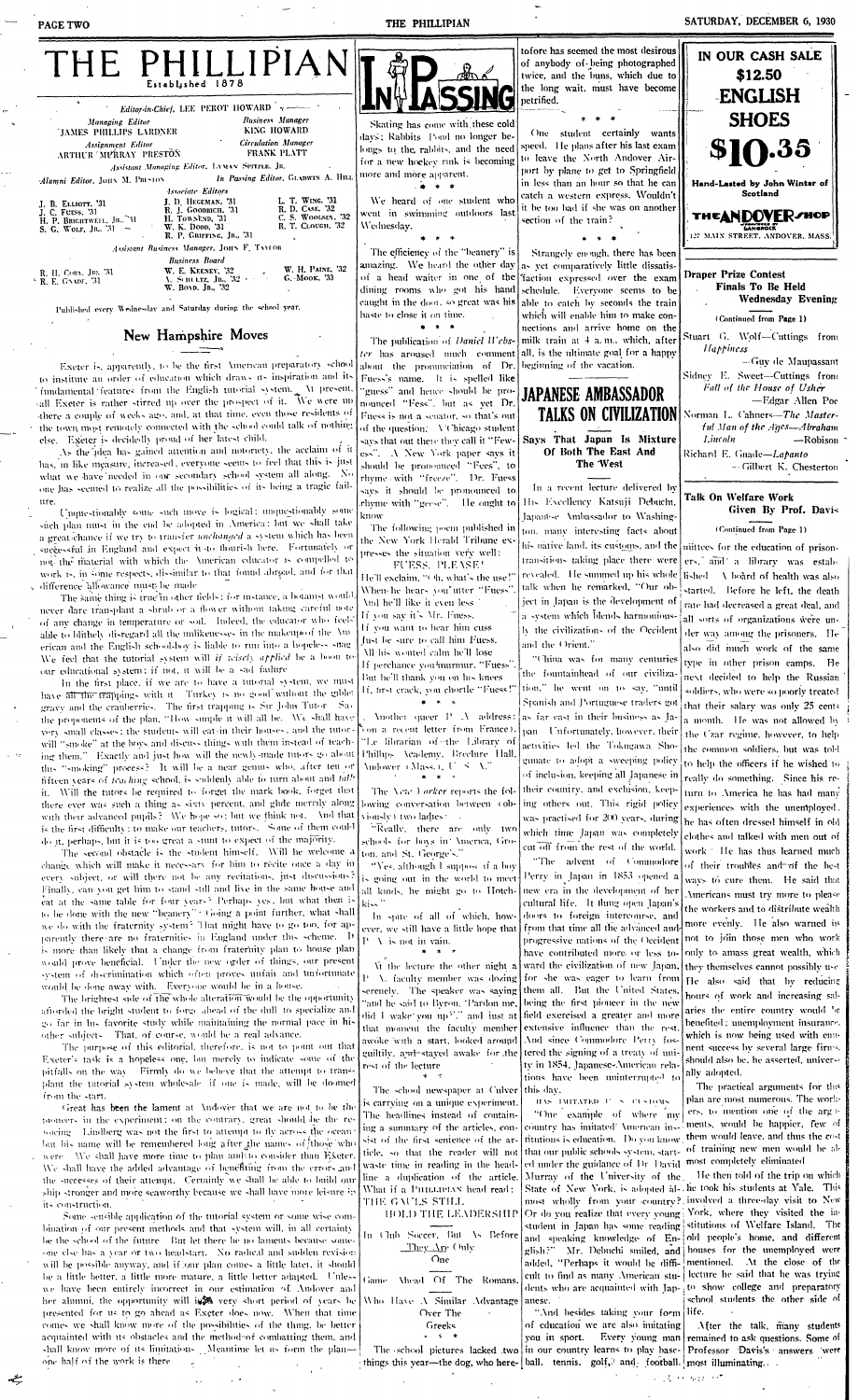

A RECORD OF PROGRESS Back in 1831, the first S. S. Pierce orders were delivered in a wheelharrow. Sailing ships made the long voyage to Europe or the Orient for foreign foods. Today....! Automobiles and swift express trains, great ocean liners and even aeroplanes carry S. S. Pierce specialties to the World. Such is the record of progress. But amid the changes, the corner-

stone stands firm....Quality....just what it was in the wheelbarrow era... the best!



Jersev Ice Cream, Soda

and

**Sandwiches** 

ල්  $DON'T$ lead your roommate into temptation. Keep an

## There's a **Silver Lining**

-LISTEN IN-

Grantland Rice-u-L-Famous

Sports Champions -u- Coca-Cola Orchestra - Every Wednesday<br>10.30 to 11 p. m. E. S. T. - Coast to Coast NBC Network

Delicious and Refreshing

in the **US Q** that refreshes

So many unhappy things can happen to<br>increase that old inferiority complex. Deans and Doctors, Mid-years and Finals, all dedicated to the cause of making life a burden.

Coca-Cola was made for times like these. Here's a drink that will quickly invest you with some of its life and sparkle. Give you exceeding joy in its tingling, delicious taste. And leave you with that cool after-sense of refreshment in which a right- y eous megalomania may wax fat and prosper.

The Coca-Cola Company, Atlanta, Ga.

9 MILLION A DAY-IT HAD TO BE GOOD TO GET WHERE IT IS



 $\mathbf C$ 

 $\mathbf{R}$ 

A

Y

 $\mathbf 0$ 

E

M